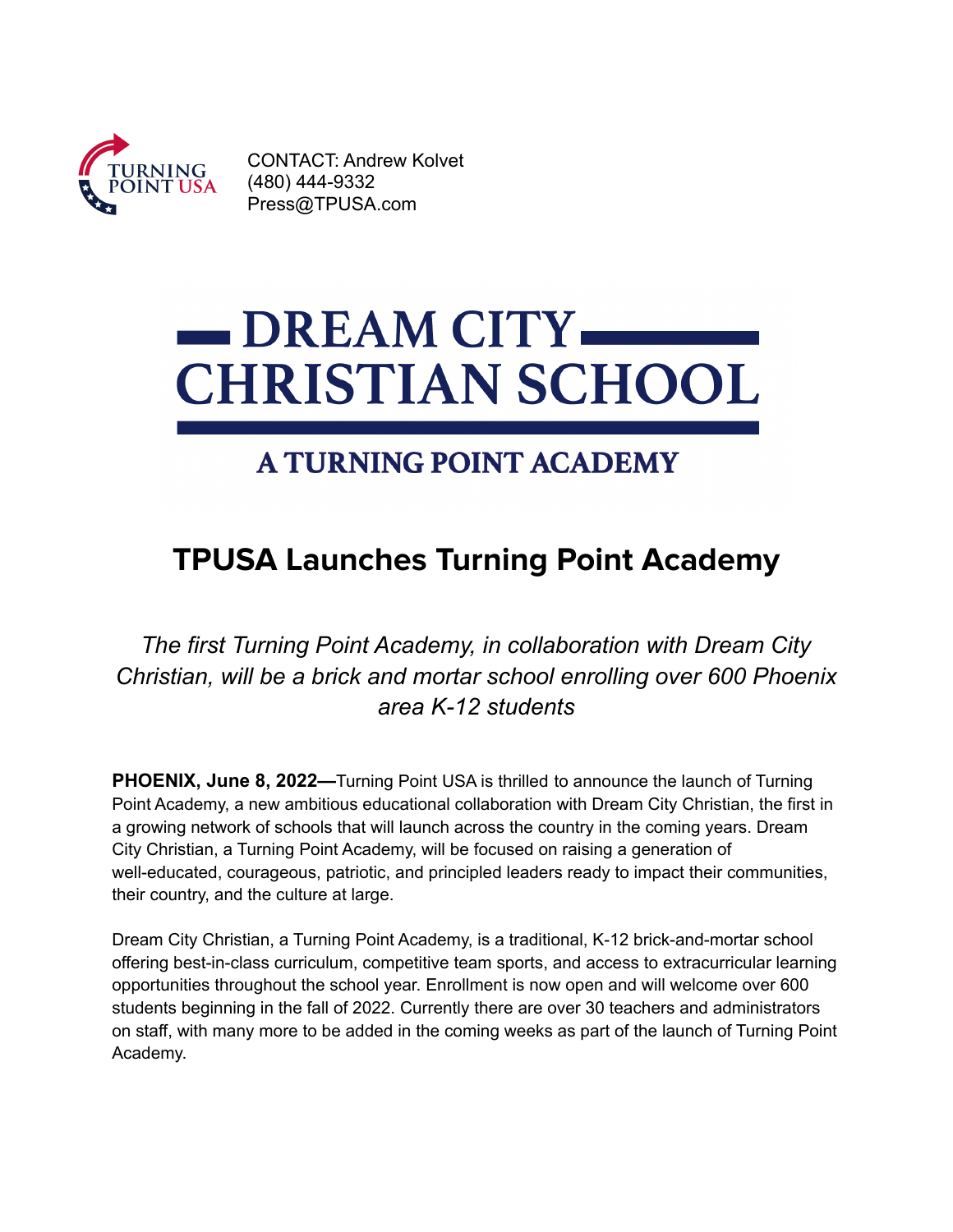Dream City Christian, a Turning Point Academy, is inspired by Proverbs 22:6: "Train up a child in the way he should go, and when he is old he will not depart from it." In these unprecedented times, Turning Point Academy promises to adhere to the following bedrock principles:

1) To never waver from the truth and to teach self-government and liberty to students.

2) CRT, postmodernism, "Wokeism," deconstructionism, queer theory, radical LGBT agendas, and anti-American ideas such as the 1619 project will have no place at our institution.

3) Rejecting grade inflation and the erasure of advanced placement and honors studies, we believe students must work hard through challenging environments to develop a strong character and the necessary tools to succeed.

4) We believe in God's promise that all are created equal. No one will be treated preferably or differently based on the color of their skin or any other immutable characteristics. We believe that character is what defines a human.

5) We will raise a generation of courageous leaders. We believe that the next generation must understand how to be bold and brave enough to protect the weak, to preserve the good, and to forge the future.

6) We will inspire gratitude in a generation that is so often unthankful to live in our country. We will teach our students to be proud citizens and compelled toward action. We will teach honest history that elevates our heroes and speaks openly about our failures.

*"Dream City Christian is an amazing collaborator in this project and we're so grateful to do this together," says Charlie Kirk, Founder of Turning Point Academy. "They already have an amazing start, including a physical school, a faculty, and much of the groundwork laid. Turning Point Academy, for our part, is uniquely positioned to take the school to the next level. Having been in the educational world for 10 years, we have access to some of the best educational resources, teachers, academics and curriculums this country has to offer. We can bring those to bear as we relaunch Dream City Christian as the first Turning Point Academy, ensuring it is a model for others to follow as we launch additional Turning Point Academies around the country."*

Dream City Christian, a Turning Point Academy, will be the first in a network of private schools the collaboration hopes to launch in the coming years. Turning Point Academy will offer both a classic, pro-American curriculum as well as a Christian educational programming option, allowing local stakeholders to determine their preferred model based on the needs, wants, and desires of that community.